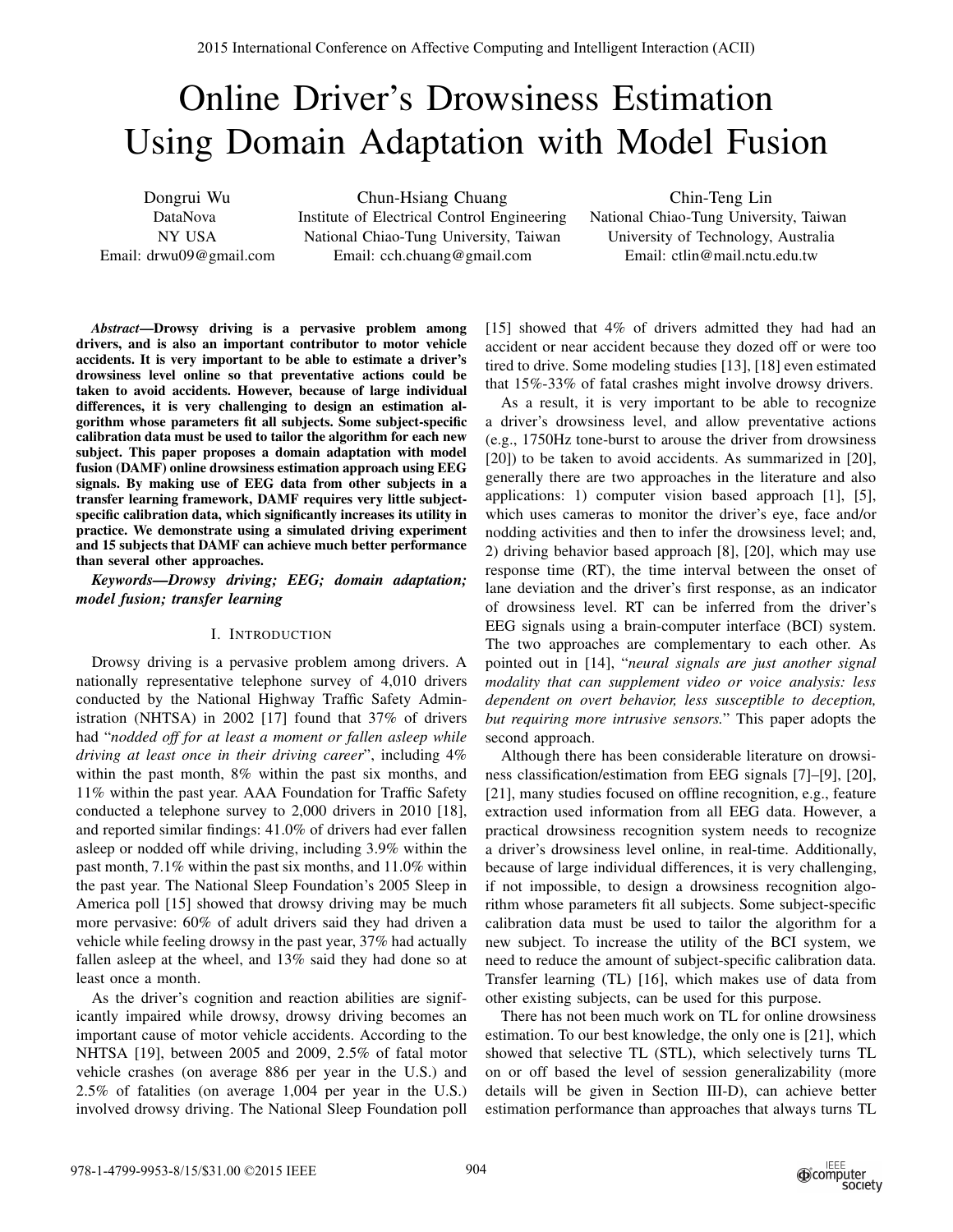on or off. However, it used a long calibration session, and did not show how the learning performance changed with the amount of subject-specific calibration data. This paper proposes a domain adaptation with model fusion (DAMF) online drowsiness estimation approach. By making use of data from other subjects in a TL framework, DAMF requires very little subject-specific calibration data, which significantly increases its ease of use in practice. We also show that DAMF outperforms the TL and STL approaches in [21].

The rest of the paper is organized as follows: Section II introduces the details of the online DAMF algorithm. Section III presents experimental results and performance comparisons of different algorithms. Section IV draws conclusions.

## II. ONLINE DOMAIN ADAPTATION WITH MODEL FUSION

This section introduces the online DAMF algorithm. Assume there are data from  $Z$  existing (auxiliary) subjects, which could be used to help the learning for a new subject. We apply the online domain adaptation (DA) algorithm for each auxiliary subject separately to obtain  $Z$  different models, and then fuse them for a final model.

# *A. Background*

A domain [10], [16]  $D$  in TL consists of a d-dimensional feature space X and a marginal probability distribution  $P(\mathbf{x})$ , i.e.,  $\mathcal{D} = \{X, P(\mathbf{x})\}$ , where  $\mathbf{x} \in \mathcal{X}$ . Two domains  $\mathcal{D}^z$  and  $\mathcal{D}^t$ are different means  $\mathcal{X}^z \neq \mathcal{X}^t$ , and/or  $P^z(\mathbf{x}) \neq P^t(\mathbf{x})$ .

A task [10], [16]  $\mathcal T$  in TL consists of a output space  $\mathcal Y$  and a conditional probability distribution  $Q(y|\mathbf{x})$ . Two tasks  $\mathcal{T}^z$ and  $\mathcal{T}^t$  are different means  $\mathcal{Y}^z \neq \mathcal{Y}^t$ , or  $Q^z(y|\mathbf{x}) \neq Q^t(y|\mathbf{x})$ .

Given the  $z^{\text{th}}$  source domain  $\mathcal{D}^z$  with  $n_z$  samples  $\{(\mathbf{x}_i^z, y_i^z)\}_{i=1,\dots,n_z}$ , and a target domain  $\mathcal{D}^t$  with m calibration samples  $\{(\mathbf{x}_j^t, y_j^t)\}_{j=1,\dots,m}$ , DA aims to learn a target prediction function  $f: \mathbf{x}^t \mapsto y^t$  with low expected error on  $\mathcal{D}^t$ , under the assumptions  $\mathcal{X}^z = \mathcal{X}^t$ ,  $\mathcal{Y}^z = \mathcal{Y}^t$ ,  $P^z(\mathbf{x}) \neq P^t(\mathbf{x})$ , and  $Q^z(y|\mathbf{x}) \neq Q^t(y|\mathbf{x})$ .

For example, in driver's drowsiness estimation from EEG signals, EEG signals from a new subject are in the target domain, while EEG signals from the  $z<sup>th</sup>$  existing subject are in the  $z^{\text{th}}$  source domain. A single data sample would consist of the feature vector for a single EEG epoch in either domain. Though the features in source and target domains are computed in the same way, generally their marginal and conditional probability distributions are different, i.e.,  $P^{z}(\mathbf{x}) \neq P^{t}(\mathbf{x})$  and  $Q^{z}(y|\mathbf{x}) \neq Q^{t}(y|\mathbf{x})$ , because the two subjects usually have different drowsy neural responses. As a result, data from a source domain cannot represent data in the target domain accurately, and must be integrated with some data in the target domain to induce the target predictive function.

#### *B. DA Using Ridge Regression*

Given a feature matrix  $X$  (each row represents a different sample and each column a different feature) and its corresponding output vector y, ridge regression (RR) tries to find a coefficient vector  $\beta_{RR}$  such that [6]:

$$
\beta_{RR} = \underset{\beta}{\text{argmin}} \, ||\mathbf{y} - \mathbf{X}\beta||_2^2 + \lambda ||\beta||_2^2 \tag{1}
$$

where  $\lambda > 0$  is the *ridge parameter*, which has primarily two effects:

- 1) It improves the conditioning of the problem. This is important because at the beginning of the calibration the number of samples may be smaller than the number of features, and hence regular least squares regression is ill-conditioned, whereas RR can always find a solution.
- 2) It reduces the variance of the estimates. Although RR usually gives more biased estimates than regular least squares regression, the reduced variance of ridge estimates often result in a smaller root mean squared error (RMSE).

The solution of (1) is:

$$
\beta_{RR} = (\mathbf{X}^T \mathbf{X} + \lambda \mathbf{I})^{-1} \mathbf{X}^T \mathbf{y}
$$
 (2)

where  $X<sup>T</sup>$  is the transpose of X, and I is the identity matrix. To use RR in DA, we simply combine features and outputs in the  $z^{\text{th}}$  source domain and the target domain, i.e.,

$$
\mathbf{X}^{z} = \begin{bmatrix} \mathbf{x}_{1}^{z} \\ \vdots \\ \mathbf{x}_{n_{z}}^{z} \\ \mathbf{x}_{1}^{t} \\ \vdots \\ \mathbf{x}_{m}^{t} \end{bmatrix}, \quad \mathbf{y}^{z} = \begin{bmatrix} \mathbf{y}_{1}^{z} \\ \vdots \\ \mathbf{y}_{n_{z}}^{z} \\ \mathbf{y}_{1}^{t} \\ \vdots \\ \mathbf{y}_{m}^{t} \end{bmatrix}
$$
(3)

and then use them in (2) to compute  $\beta^z$ . Note that more sophisticated DA methods [16] could be used; however, we chose the above method for its simplicity and speed, and also because a similar method has demonstrated superior performance in a previous work on classification [23].

#### *C. Model Fusion*

After all  $Z \beta^z$  have been computed, they can be aggregated by a simple average<sup>1</sup> to give a final RR model, whose coefficient vector is computed as:

$$
\beta = \frac{1}{Z} \sum_{z=1}^{Z} \beta^z.
$$
 (4)

The pseudo-code for the complete online DAMF algorithm is shown in Algorithm 1. It is simple and fast; however, as we will demonstrate in the next section, it can achieve superior performance.

#### III. EXPERIMENTS AND DISCUSSIONS

Experimental results on simulated driving data are presented in this section to demonstrate the performance of DAMF.

<sup>&</sup>lt;sup>1</sup>We have also investigated more sophisticated aggregation approaches, e.g., giving more weights to models performing better in training, but failed to observe improved performance.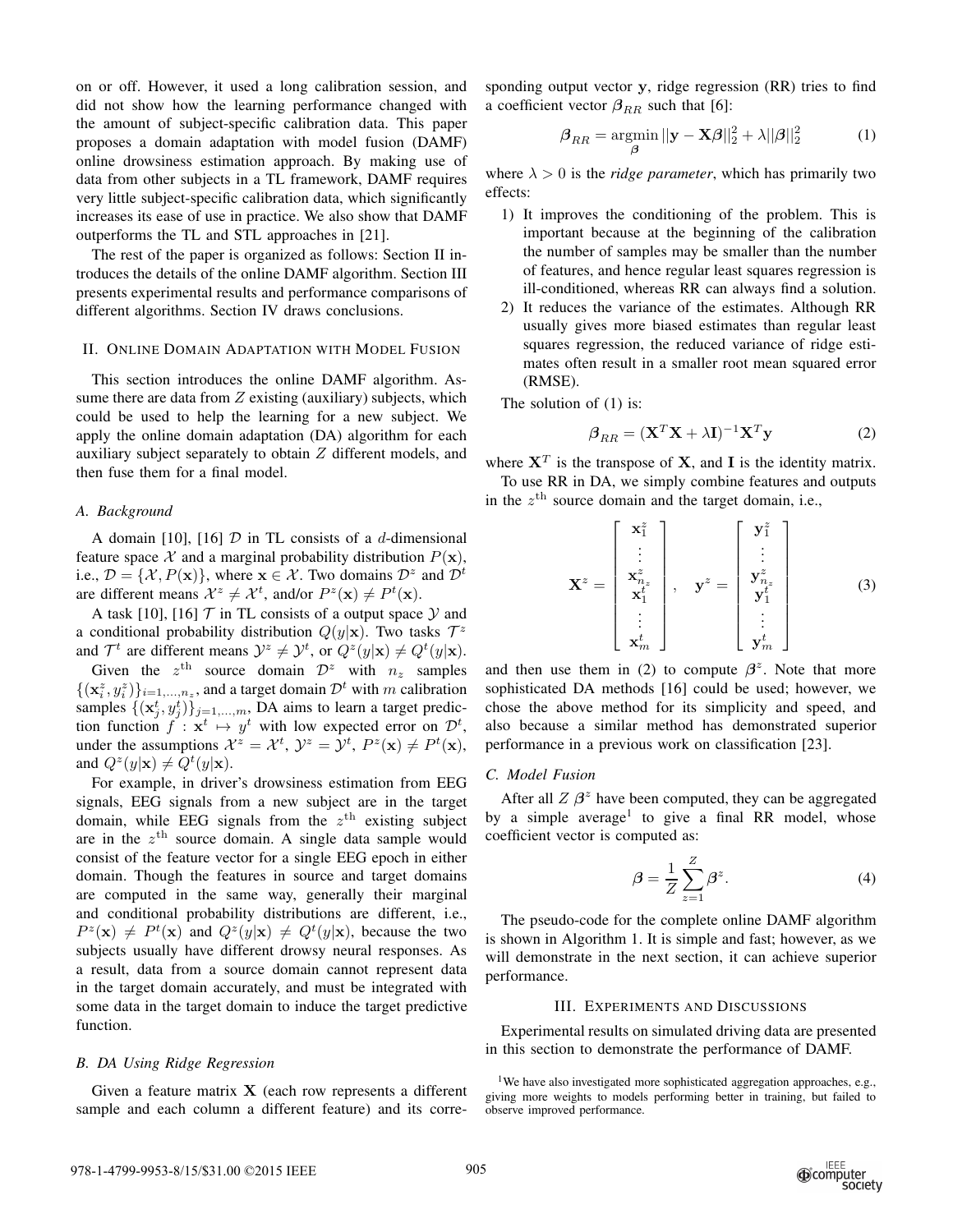| Algorithm 1: The online DAMF algorithm. |  |  |  |  |  |
|-----------------------------------------|--|--|--|--|--|
|-----------------------------------------|--|--|--|--|--|

| <b>Input:</b> Z source domains, where the $z^{\text{th}}$ ( $z = 1, , Z$ )<br>domain has $n_z$ samples $\{x_i^z, y_i^z\}_{i=1,\ldots,n_z}$ ; | 300<br>200<br>100                     | 0.5<br>200<br>300<br>100               | 0.5<br>200<br>300<br>100        | 0.5<br>200<br>100 |
|----------------------------------------------------------------------------------------------------------------------------------------------|---------------------------------------|----------------------------------------|---------------------------------|-------------------|
| $m$ target domain calibration samples,                                                                                                       | Subject 5                             | Subject 6                              | Subject 7                       | Subject 8         |
| $\{{\mathbf x}^t_i, y^t_j\}_{j=1,,m};$<br>Parameters $\lambda$ in ridge regression.                                                          |                                       |                                        | 0.5                             | 0.5               |
| <b>Output:</b> The DAMF RR model.                                                                                                            | 200<br>300<br>100                     | 300<br>200<br>100                      | 300<br>200<br>100               | 200               |
| for $z = 1, 2, , Z$ do<br>Construct $X^z$ and $y^z$ in (3);<br>Compute $\beta^z$ by (2);                                                     | Subject 9<br>0.5<br>200<br>300<br>100 | Subject 10<br>0.5<br>200<br>300<br>100 | Subject 11<br>200<br>300<br>100 | Subject 12<br>0.5 |
| Compute $\beta$ by (4);                                                                                                                      | Subject 13                            | Subject 14                             | Subject 15                      |                   |
| end<br><b>Return</b> The DAMF RR model with coefficient vector $\beta$ .                                                                     | 200<br>300<br>100                     | 0.5<br>200<br>300<br>100               | 0.5<br>100                      |                   |
|                                                                                                                                              |                                       |                                        |                                 |                   |

Subject 1

## *A. Experiment Setup*

This study recruited 16 healthy subjects with normal or corrected to normal vision to participant in a sustainedattention driving experiment [2], [3], which consists of a real vehicle mounted on a motion platform with 6 degrees of freedom immersed in a 360-degree virtual-reality (VR) scene. Each participant read and signed an informed consent form before the experiment began. Each experiment lasted for about 60-90 minutes and was conducted in the afternoon when the circadian rhythm of sleepiness reached its peak. To induce drowsiness in the subjects during driving, the VR scenes simulated monotonous driving at a fixed speed (100 km/h) on a straight and empty highway. During the experiment, lanedeparture events randomly appeared every 5-10 seconds, and participants were instructed to steer the vehicle to compensate for these perturbations immediately. Subjects' cognitive states and driving performance were monitored via a surveillance video camera and the vehicle trajectory throughout the experiment. The RT in response to the perturbation was recorded and later converted to drowsiness index. Meanwhile, participants' scalp EEG signals were recorded using a 32-channel Neuroscan system (30-channel EEGs plus 2-channel earlobes) with a sampling rate of 500Hz. We would verify whether the long-RT trial was accompanied with drowsiness by observing slow eye blinks/movements via EEG recordings.

The Institutional Review Board of the Taipei Veterans General Hospital approved the experimental protocol.

# *B. Preprocessing and Feature Extraction*

We used EEGLAB [4] for EEG signal preprocessing. All 30 EEG channels were used in feature extraction. A bandpass filter (1-50 Hz) was applied to remove high-frequency muscle artifacts, line-noise contamination and DC drift. Next the EEG data were downsampled from 500 Hz to 250 Hz and re-referenced to averaged earlobes.

We then defined a function to map the response time  $\tau$  to a drowsiness index  $y \in [0, 1]$ :

$$
y = \max\left\{0, \frac{1 - e^{-(\tau - \tau_0)}}{1 + e^{-(\tau - \tau_0)}}\right\}
$$
 (5)

Fig. 1. Drowsiness indices of the 15 subjects.

Subject 2

Subject 3

Subject 4

which was first proposed in [21].  $\tau_0 = 1$  was used in this paper.

The 16 subjects had different lengths of experiment, because the disturbances were presented randomly every 5-10 seconds. Data from one subject was not correctly recorded, so we used only 15 subjects. To ensure fair comparison, we used only the first 3,600 seconds data for each subject and sampled them every 10 seconds. The drowsiness indices were then smoothed using a 90-second square moving-average window to reduce variations. This does not reduce the sensitivity of the drowsiness index because the cycle lengths of drowsiness fluctuations are longer than 4 minutes [11]. The smoothed drowsiness indices for the 15 subjects are shown in Fig. 1. Each subject has some drowsiness indices at or close to 1, indicating drowsy driving.

We then epoched 30-second EEG signals right before each sample, and computed the average power spectral density (PSD) in the theta band (4-7 Hz) for each channel using Welch's method [22], as research [12] has shown that theta band spectrum is a strong indicator of drowsiness. Finally, we converted the 30 theta band powers to dBs and used them as our features. To remove noises or bad channel readings, we removed channels whose maximal PSDs are larger than 20. The theta band powers for five selected channels and the corresponding drowsiness index for Subject 1 are shown in Fig. 2. Observe that drowsiness index has strong correlation with the theta band powers.

Fig. 3 shows the mean topoplots of theta band powers across the 15 subjects. To obtain the mean topoplot for the alert state in Fig. 3(a), we first find the mean theta band powers of the 5% smallest drowsiness indices for each of the 15 subjects, and then take their average. To obtain the mean topoplot for the drowsy state in Fig. 3(b), we first find the mean theta band powers of the 5% largest drowsiness indices for each of the 15 subjects, and then take their average. Fig. 3(c) shows the difference between the drowsy state and the alert state. Observe that there is large differences in the topoplots between these two states, which suggests that the theta band power is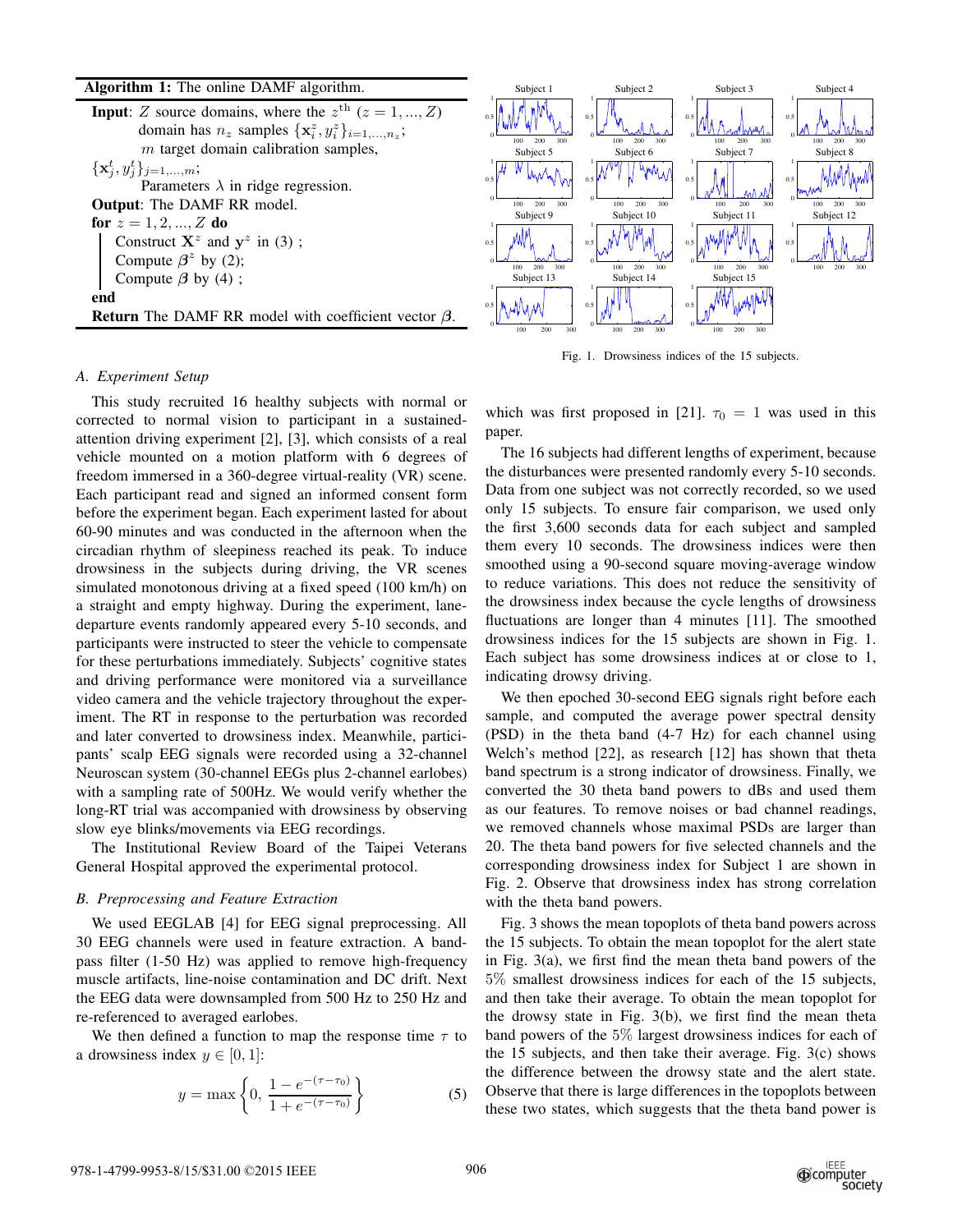

Fig. 2. Theta band powers and drowsiness index for Subject 1.



Fig. 3. Mean topoplots of theta band powers across the 15 subjects.

## a good indicator of drowsiness.

# *C. Evaluation Process and Performance Measures*

Among the  $\sim$ 360 samples for each subject, we reserved 100 samples in a randomly chosen continuous block for calibration (training) and the rest ∼260 samples for testing. Next we use DAMF to illustrate the evaluation process, as shown in Fig. 4.

We start from zero subject-specific calibration data, use DAMF to train a model, evaluate the performance of this model on the  $\sim$ 260 testing samples<sup>2</sup>, acquire and add 5 more subject-specific calibration samples sequentially, re-train the DAMF model, and repeat the process until all 100 calibration samples have been used. We ran this iterative evaluation process 30 times, each time with a randomly chosen 100 sample calibration block, to obtain statistically meaningful results. Finally, we repeated this entire process 15 times so that each subject had the chance to be the "new" subject (target domain) and the remaining 14 to be "existing" subjects (source domains).

The primary performance measured used in this paper is RMSE, which is directly optimized in the object function of RR. The secondary performance measure is the correlation coefficient (CC) between the estimates of the ∼260 testing samples and the true drowsiness indices.

### *D. Algorithms*

We compared the performances of DAMF with five other algorithms:



Fig. 4. The iterative online DA algorithm.

- 1) Baseline 1 (BL1), which combines data from all 14 existing subjects, builds a RR model, and applies it to the new subject. That is, it tries to build a subjectindependent model and ignores data from the new subject completely.
- 2) Baseline 2 (BL2), which builds a RR model using only subject-specific calibration samples from the new subject. That is, it ignores data from existing subjects completely.
- 3) DAall, which is DAMF without model fusion: in each iteration it combines data from all 14 existing subjects and treats them as data from a single source domain, and builds a DA RR model by combining them with the subject-specific calibration data.
- 4) TL, which is the transfer learning algorithm in [21]. It builds 14 RR models using data from each auxiliary subject separately, and then the 15th model using the subject-specific data. The final model is the average of these 15 models. TL and DAMF look similar, but there are two important differences: i) TL is the average of 15 models, whereas DAMF is the average of 14 models (DAMF does not include a model built from the subjectspecific data only); and, ii) each of the first 14 models in TL is built using only data from an auxiliary subject, whereas the corresponding model in DAMF is built by combining the data from the auxiliary subject with the subject-specific data.
- 5) STL, which is the selective TL approach in [21]. It first computes a level of session generalizability (LSG) for the new subject, which measures how good the model built from the subject-specific data only can be generalized to other subjects. If the LSG is small, e.g., LSG<1, then the subject may be benefited from TL, and hence the above TL approach is adopted. Otherwise, TL is turned off, and only the model built from the subjectspecific data is used.

The ridge parameter  $\sigma = 0.01$  was used in all six algorithms. Other  $\sigma s$  were also tested, and the results were similar as long as  $\sigma$  is not too large (i.e.,  $\sigma \leq 0.1$ ).

<sup>2</sup>This performance is not available in practice in the online calibration process because the testing data are not available. We evaluate the testing performance in each iteration just to illustrate how it changes with the number of subject-specific calibration samples.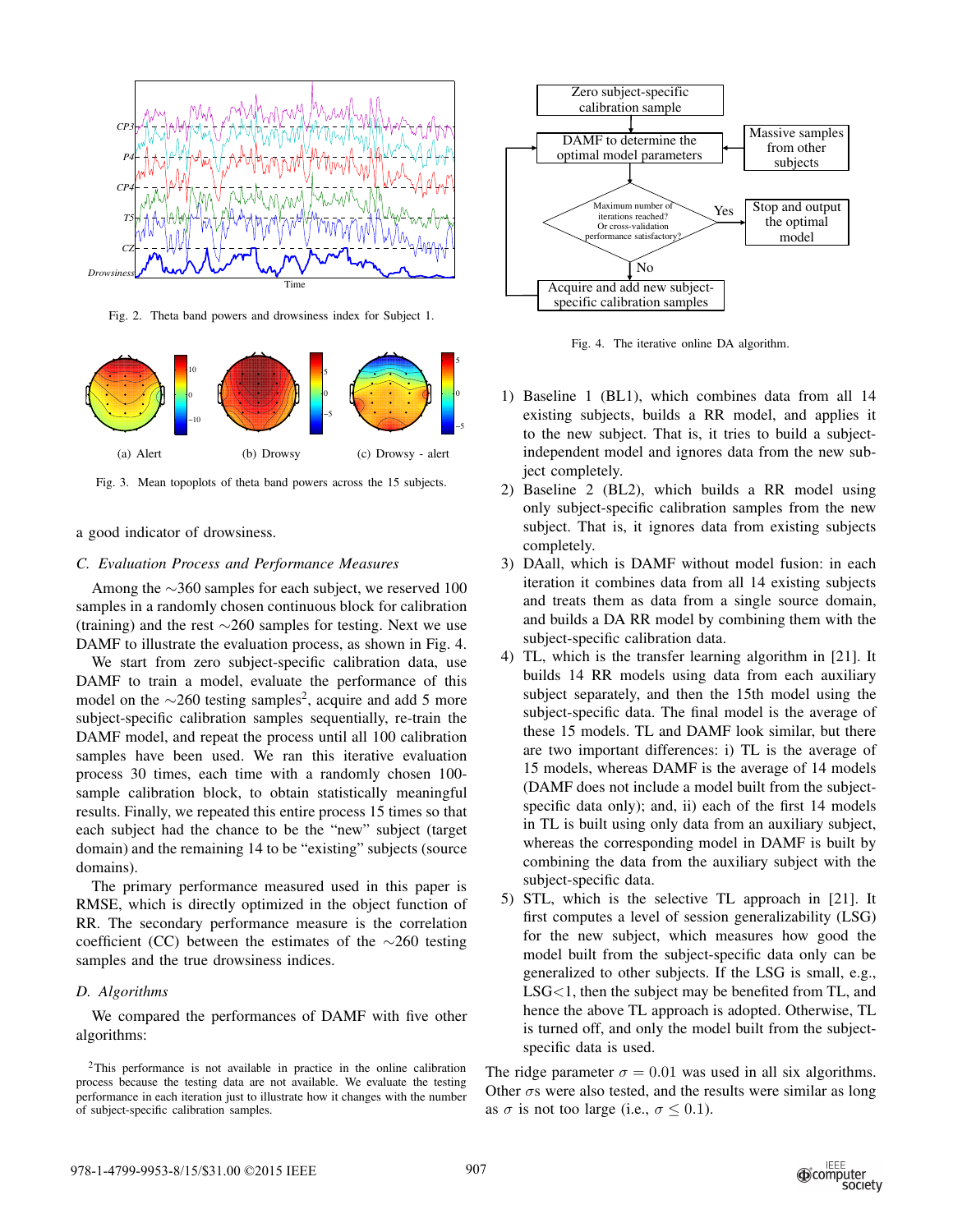

Fig. 5. Average performances of the five algorithms across the 15 subjects.

# *E. Experimental Results*

The average RMSEs and CCs for the six algorithms across the 15 subjects are shown in Fig. 5, and the RMSEs and CCs for the individual subjects are shown in Fig. 6. Observe that:

- 1) Except for BL1, whose model does not depend on  $m$ , all the other four methods give better models as  $m$ increases, which is intuitive.
- 2) BL1's average RMSE is better than BL2 when m is small, but as  $m$  increases, all other models have better RMSEs than BL1, and hence BL1 becomes the worst model. This suggests that there is large individual difference among the subjects, and hence a subjectindependent model is not optimal.
- 3) Because BL2 uses only subject-specific calibration data, it cannot build a model when  $m = 0$ , i.e., when there is no subject-specific calibration data at all. However, all other five methods can, because they can use data from other subjects. BL2's performance is the worst when  $m$ is small, because it cannot get enough training with very few subject-specific calibration samples.
- 4) On average DAall has better RMSE and CC than BL1 and BL2. This is intuitive, as BL1 does not make use of any subject-specific data, and BL2 does not make use of any auxiliary data. This suggests that even a very simple DA approach can be beneficial.
- 5) TL achieves better RMSE than BL1, but unlike BL2, DAall, STL and DAMF, its performance does not change

much as  $m$  increases. This is because the subject-specific model in TL only has 1/15 weight in the final model, and all other 14 models do not depend on m.

- 6) STL gives worse RMSE and CC than TL. This is interesting, because [21] showed that STL can result in better performance. There are two reasons: 1) [21] used LSG=1 as the threshold to turn TL on or off, but it may not be optimal for our data; and, 2) [21] used much more subject-specific calibration data, so LSG can be computed more reliably, whereas we have very little calibration data. The results suggest that STL should be tuned for different datasets, and cautions should be paid when the subject-specific calibration dataset is small.
- 7) On average DAMF gives both the smallest RMSE and the largest CCs, which suggest that overall it is the best algorithm among the six. However, Fig. 6(a) shows that DAMF has worse RMSE than BL1 and DAall for Subjects 1, 2, 9 and 13. This indicates that DAMF still has room for improvement: maybe it is possible to develop a mechanism to switch between DAall and DAMF so that a more appropriate method is chosen according to the characteristics of the new subject, similar to the idea of STL. This is one of our future research directions.

In summary, the four TL or DA based approaches generally have smaller RMSEs than BL2, which do not use auxiliary data. This suggests that TL/DA is indeed beneficial. Moreover, our proposed DAMF achieves best overall performance among the six algorithms.

Finally, we can conclude that given the same amount of subject-specific calibration data, DAMF can achieve much better performance than all the other five approaches. Or, in other words, given a desired RMSE, DAMF needs much less subject-specific calibration data than the other approaches. For example, in Fig. 5(a), the RMSEs for BL2, DAall, TL and STL when  $m = 100$  are 0.2806, 0.2416, 0.2647, and 0.2690 respectively, whereas DAMF only needs at most 5 subjectspecific calibration samples to achieve them.

## IV. CONCLUSIONS

Drowsy driving is a pervasive problem among drivers, and is also an important cause of motor vehicle accidents. As a result, it would be very beneficial to be able to estimate a driver's drowsiness level online so that preventative actions could be taken to avoid accidents. However, because of large individual differences, it is very challenging to design an estimation algorithm whose parameters fit all subjects. Some subjectspecific calibration data must be used to tailor the algorithm for each new subject. This paper has proposed an online DAMF drowsiness estimation approach using EEG signals. By making use of EEG data from other subjects in a transfer learning framework, DAMF requires very little subject-specific calibration data, which significantly increases its utility in practice. We demonstrated using a simulated driving experiment and 15 subjects that, given the same amount of subject-specific calibration data, DAMF can achieve much better performance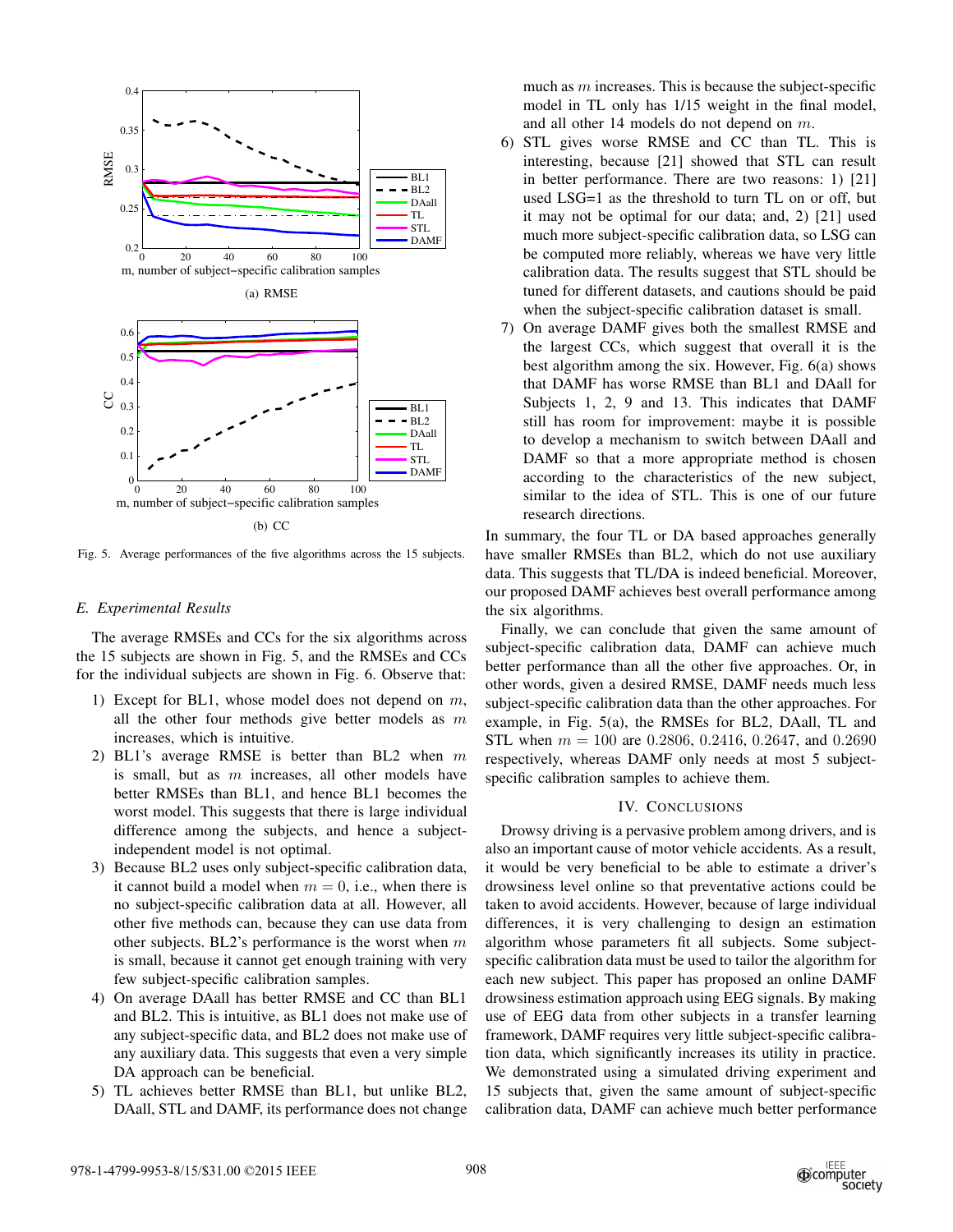

Fig. 6. Performances of the five algorithms for each individual subject. Horizontal axis: m, the number of subject-specific calibration samples.